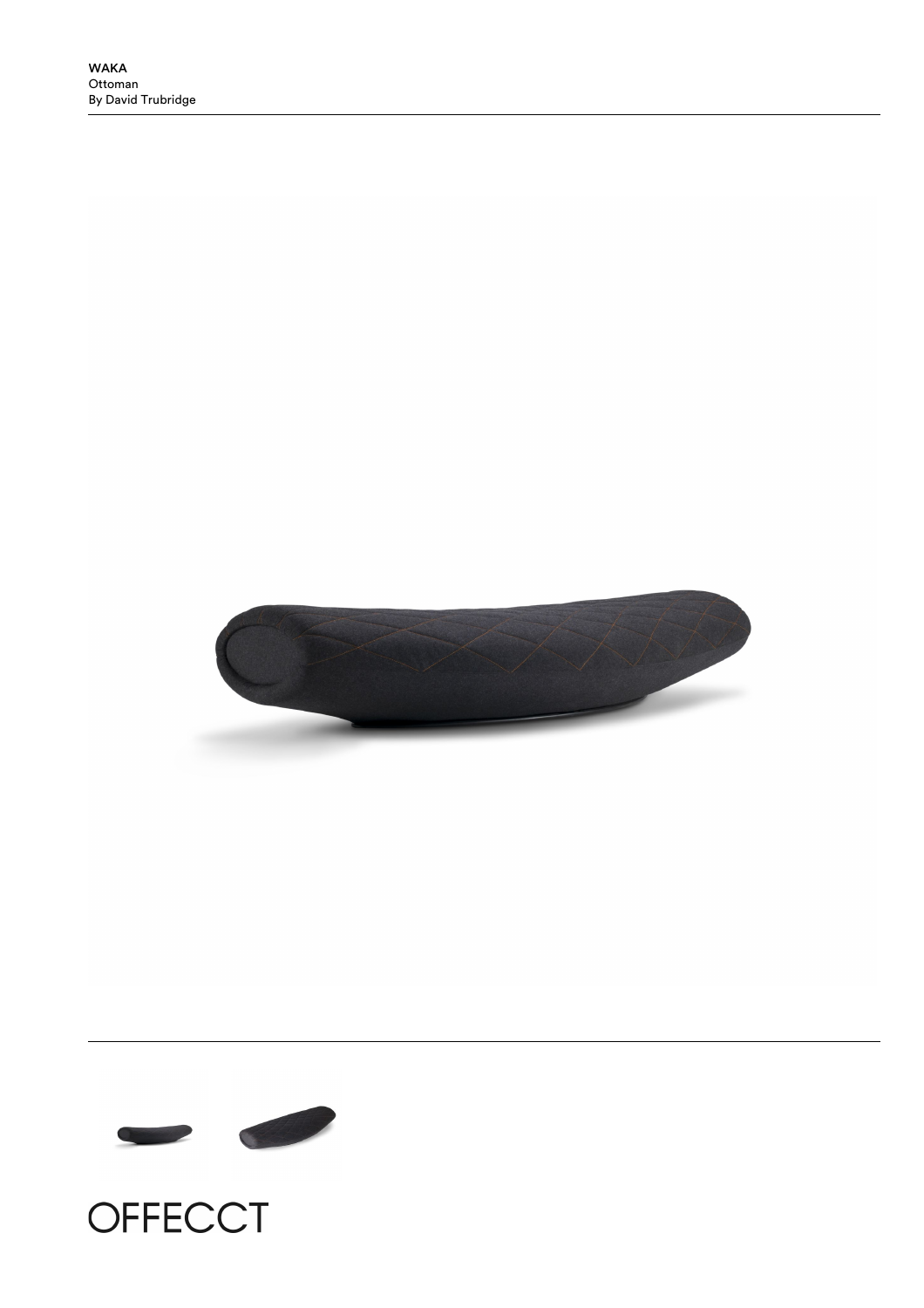## **OFFECCT**

## PRODUCT INFORMATION

Waka, a seating furniture to drift away on. Waka is a place for meetings, or for rest where you can let your mind drift away for a moment.

Originally developed in Offecct Lab, Waka is now joining our standard collection. The furniture is derived from the lines in a boat construction and gives the impression of something that floats, something dreamlike that you can drift away on", says David Trubridge. Waka can be placed in an open office landscape, or can stand as a beautiful, imaginative solo piece in a lobby or reception area.

"This is a combination of industrial design and craftsmanship that reflects Offecct's design philosophy – a product that is both eye-catching and functional", says Offecct's Brand Manager Maria Olofsson.

## TECHNICAL INFORMATION

Available for the United States market.

Fully upholstered in standard fabric Kvadrat Divina MD, Divina 3 or Divina Melange, base in black lacquered MDF. Quilted in Selected Patterns - BETA.

Quilted in Patterns BETA. Contrast-color seams in 12 colors: Beige, black, brown, dark blue, dark green, dark grey, grey, neon green, neon orange, orange, red and white. Please specify your seam color choice. If no seam color is specified, dark grey 416 will be used as standard.